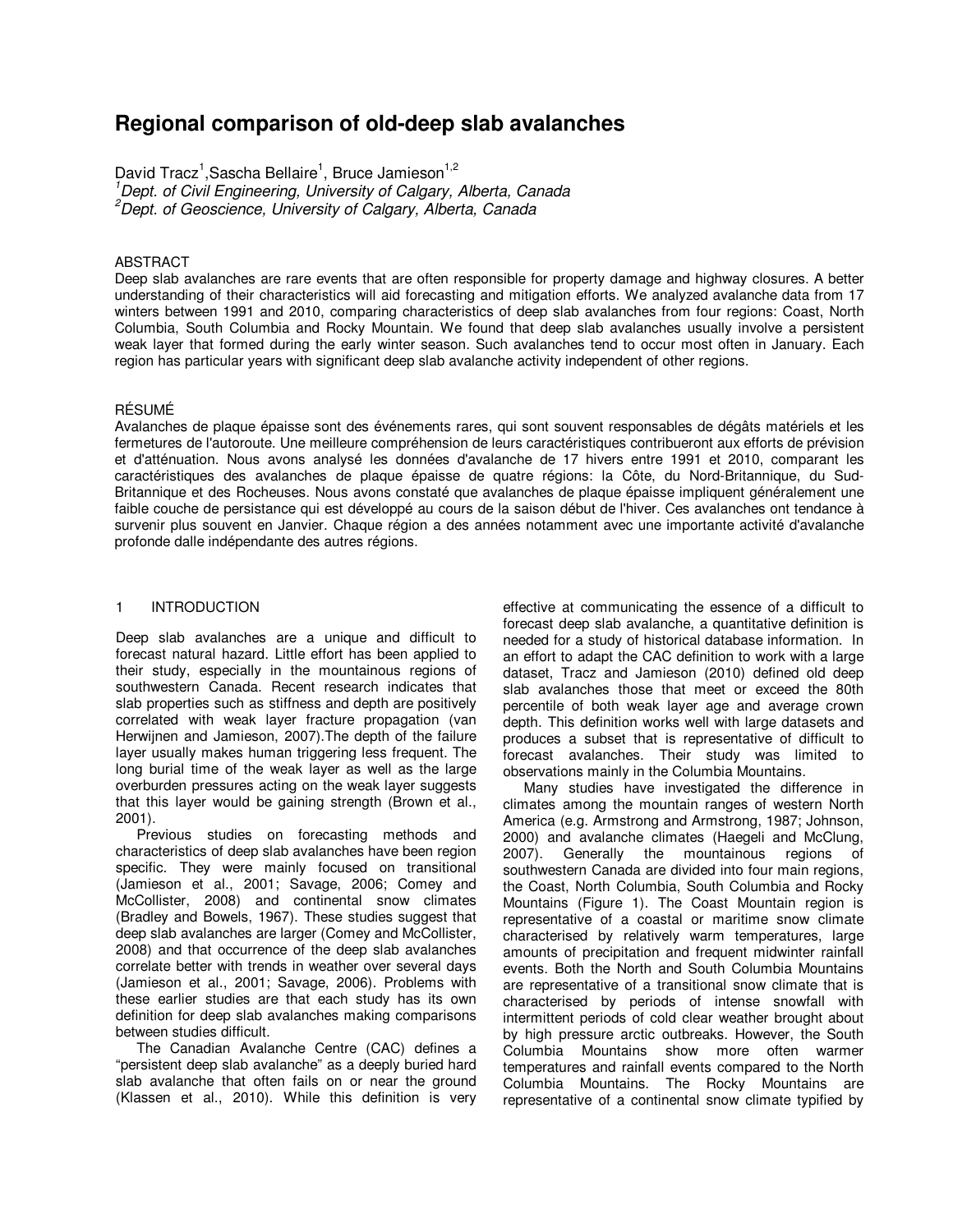less precipitation, long periods of cold clear conditions and a relatively thin snowpack.

This study builds on the work of Tracz and Jamieson (2010) to compare various slab, start zone and weak layer characteristics as well as trends in monthly and yearly occurrences of old deep slabs in four mountain regions of southwestern Canada.



Figure 1. Study area and boundaries (dashed line) separating the four mountain regions.

## 2 DATA

Data for this study were provided by the Canadian Avalanche Association (CAA). They maintain a database<br>of daily avalanche occurrences and stability of daily avalanche occurrences and stability assessments from avalanche industry professionals. This database is known as the information exchange (InfoEx), which was developed for sharing observations from the previous day between many Canadian avalanche safety operations. A dataset of this type offers a unique chance to analyse avalanche events over several years in many areas of Canada's southwest.

Contributors to the InfoEx include mechanised and nonmechanised backcountry skiing operations, lift access ski resorts, parks, highway avalanche control and natural resource companies.

The data used for this study were provided in two separate databases. The first covers the 1991/92 to 2001/02 winter seasons and has been parsed from daily InfoEx text reports by Gruber et al. (2004). Starting in the 2004/05 winter season the CAA introduced an online reporting format that allowed subscribers to report avalanche observations online and data were stored in a tabular format.

Both databases have a similar structure. Daily observations between the months of October to April were tabulated and present avalanche data such as: observation date, occurrence date, burial or formation date of the weak layer, number of avalanches, trigger type, start zone aspect (from/to), avalanche size (min/max) (CAA, 2007), start zone elevation (min/max), start zone inclination (min/max), crown width (min/max), length slab traveled (min/max), vertical crown depth (min/max), a primary weak layer grain form, a secondary weak layer grain form, and unique to the 2004/05 to 2009/10 data, bed surface level and bed surface grain form. In the 1991/92 to 2001/02 data the bed surface layer is documented as part as a primary or secondary weak layer grain form. The number of avalanche observation reports and the corresponding number of avalanche occurrences are shown in Table 1.

# 3 METHODS

Extreme events are generally found at the tails of distributions (Bier et al., 2004). The concept of selecting extreme events based on a non-exceedance probability has been practiced for years in the environmental and engineering sciences; examples are the 1:100 year flood, or a 1:300 year avalanche. The selection of the nonexceedance probability is arbitrary and done so to best suit the needs of a particular study (Zhu and Toth, 2001) and often it is necessary to define non-exceedance probability by geographical regions (IPCC, 2007).

Table 1. Number of avalanche observations (records) and the corresponding number of avalanches for each region and dataset. Obs.: observation, Ava.: avalanche, Region: All Avalanches reported in a region, ODS: old deep slab dataset. C: Coast Mountains, NC: North Columbia Mountains, SC: South Columbia Mountains, R: Rocky Mountains.

| Reg.      |      |                     | All reported    | <b>ODS</b> |                 |                 |      |  |  |
|-----------|------|---------------------|-----------------|------------|-----------------|-----------------|------|--|--|
|           |      | 1991/92-<br>2001/02 | 2004/05-2009/10 | Tot.       | 1991/92-2001/02 | 2004/05-2009/10 | Tot. |  |  |
| C         | Obs. | 70                  | 354             | 424        | 9               | 51              | 60   |  |  |
|           | Ava. | 190                 | 673             | 863        | 33              | 110             | 143  |  |  |
| <b>NC</b> | Obs. | 804                 | 2207            | 3011       | 246             | 269             | 515  |  |  |
|           | Ava. | 2323                | 4773            | 7096       | 446             | 469             | 915  |  |  |
| SC        | Obs. | 355                 | 2043            | 2398       | 313             | 98              | 411  |  |  |
|           | Ava. | 941                 | 4113            | 5054       | 567             | 194             | 761  |  |  |
| R         | Obs. | 134                 | 536             | 670        | 75              | 49              | 124  |  |  |
|           | Ava. | 270                 | 1193            | 1463       | 176             | 94              | 270  |  |  |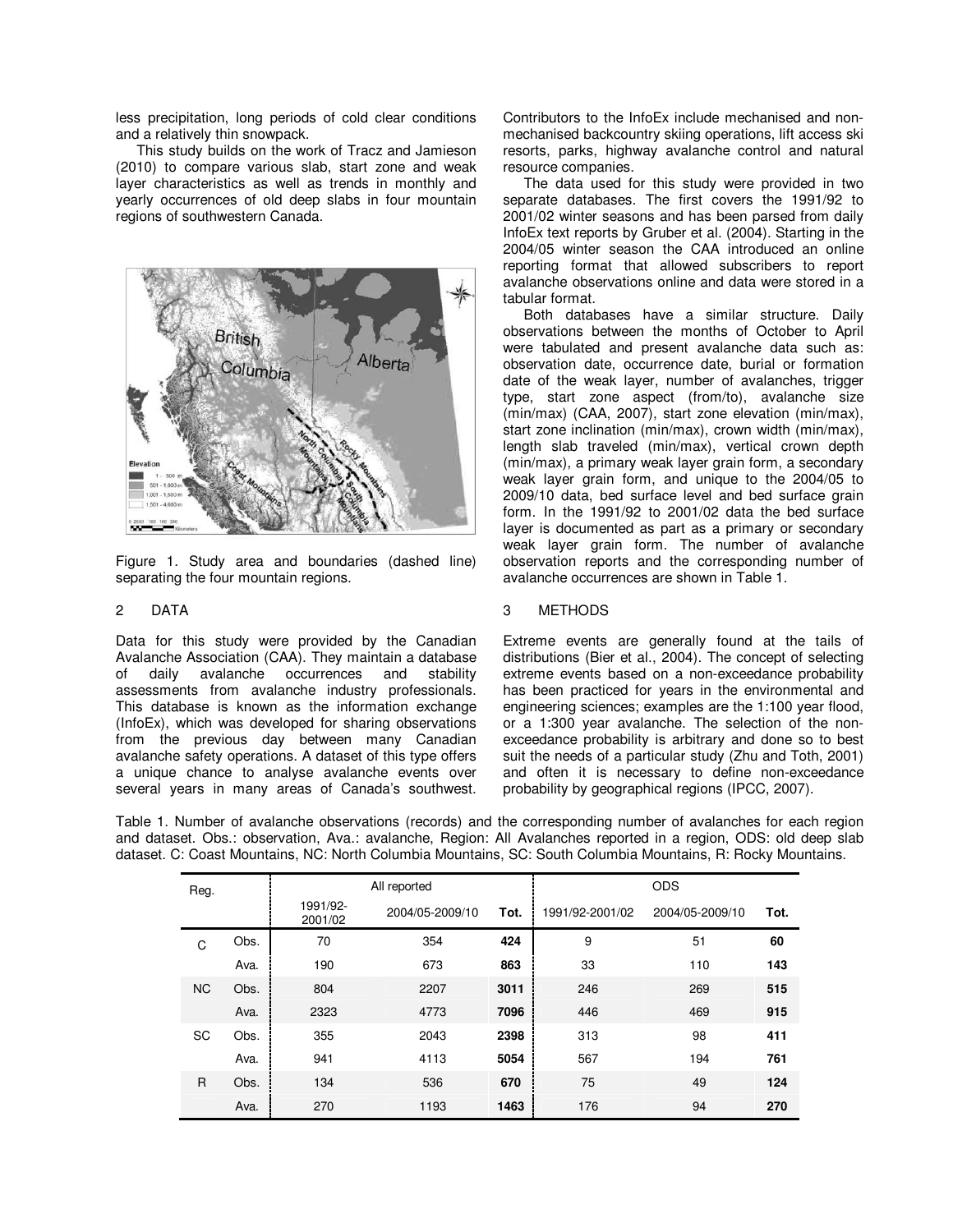This study defines old deep slabs as any avalanche with a depth that meets or exceeds the 80th percentile of depth on a regional basis and involved a weak layer that is at least 14 days old. Weak layer age is calculated by counting the days between the avalanche occurrence and the weak layer's estimated burial date. By selecting the 80th percentile of depth it ensures that the subset will represent avalanches that are deep for the region and the weak layer age of 14 days excludes large storm snow avalanches. The method of selecting old deep slab avalanches in the Columbia Mountains used by Tracz and Jamieson (2010) was adapted in this study for the Rocky and Coast Mountain regions. This study is further limited to dry slab avalanches.

The source database allows multiple avalanches to be reported in a single record with a range of values (maximum, minimum) for variables such as slab thickness, elevation, etc. Where a maximum and minimum were reported, an average of the two was used for all the avalanches in the record. If only one value was reported as the "minimum", it was taken to be the average.

Continental snow climates are known for having a snowpack with a weak basal layer of depth hoar or large faceted crystals (Bradley and Bowles, 1967) which form in the presence of a strong temperature gradient (Akitaya, 1974). Unfortunately basal weak layers are rarely assigned a burial weak layer date and these potentially important avalanches cannot be included in the analysis without one. For this reason, avalanche observations in the Rocky Mountains that were reported to have failed on the ground and do not have a weak layer date are assigned with a weak layer date of November 10th.

A two-tailed Mann-Whitney U test (Spiegel and Stephens, 1999) is performed on continuous and ordinal variables to determine if a significant difference exists between two different regions. The null hypothesis was chosen so that no location shift exists between the two distributions, i.e. a small p-value indicates that one of the samples tends to have larger values then the other. Where the p-value was less than 0.05 we assumed that the location shift was significant. When a difference was determined to be significant, descriptive statistics were compared to assess the difference.

Variables that could not be analysed using the Mann-Whitney U test such as the start zone aspect, weak layer grain type, bed surface, trigger type and occurrence month and occurrence year of avalanche events are normalized by dividing the result by the total number of avalanche events in the region and qualitative comparison were made.

#### 4 RESULTS

In all four mountain regions, the avalanche size, width, length, slab thickness and age in the old deep slab subsets were significantly larger than in the original datasets containing all reported avalanches (Table 2). This was also true for the elevation and inclination data; however, the accuracy of both these variables questions the validity of these results. A comparison of old deep slabs by region is also shown in Table 2.

The Mann-Whitney U test was performed for each pair of regions for the characteristic shown in Table 2. The p-value associated with each test is shown in Table 3. By combining the results of Tables 2 and 3 several inferences can be made. Old deep slabs in the Coast Mountains tend to occur on less steep slopes and have larger slab thickness compared to the other regions. The old deep slab avalanche events reported in the Rocky Mountains tend to involve weak layers that are older than the other mountain regions; however, the formation date was assumed to be 10 November.

The percentage of avalanches that released on ground and the percentage of avalanche events involving a specific grain form are shown in Table 4. Ground avalanches were relatively more frequent in the Rocky Mountain region then other regions. In all regions faceted crystals and crusts were reported more frequently and surface hoar crystals were less frequently reported in the old deep slab avalanche subsets.

Avalanche triggers by region for both the old deep slab subsets and the entire avalanche datasets are shown in Table 5. In the complete datasets for each of the four regions, skier triggered avalanches were most frequently reported, followed by naturally triggered avalanches. Natural avalanches were reported most frequently in the old deep slab subsets for all regions except the Rocky Mountains where explosive triggers were most frequently reported.

The start zone aspect reported for all avalanches reported by region and the old deep slab subsets are shown in Figure 2. The old deep slab subsets follows a very similar trend to that of all avalanches reported in their respective regions. Northerly aspects were more commonly reported than southerly aspects.

A comparison of the percentage of avalanche occurrences by month is shown in Figure 3. While some interesting regional trends can be seen in the distributions of all avalanches reported by regions, the most notable observation is the consistent January spike of old deep slabs in the Coast, North Columbia and South Columbia Mountains and the December spike for the Rocky Mountains.

The percentage of avalanches classified as old deep slabs per season and region are presented in Figure 4. No deep slab avalanches were reported during the winter season of 92/93, whereas no data was available for the winter seasons of 02/03 and 03/04. Relatively more old deep slab avalanches were reported during the 91/92 - 01/02 winter season; however, this is likely a bias in the data as discussed subsequently. The Rocky Mountain region consistently reports relatively more old deep slabs than the other regions. The Coast Mountain region reports relatively less deep slab avalanches than the other regions except for the 96/97 and 08/09 seasons. The North Columbia Mountain region follows a similar yearly avalanche trend to that of the South Columbia Mountain region. However, the South Columbia Mountain region typically reported more old deep slabs than the North.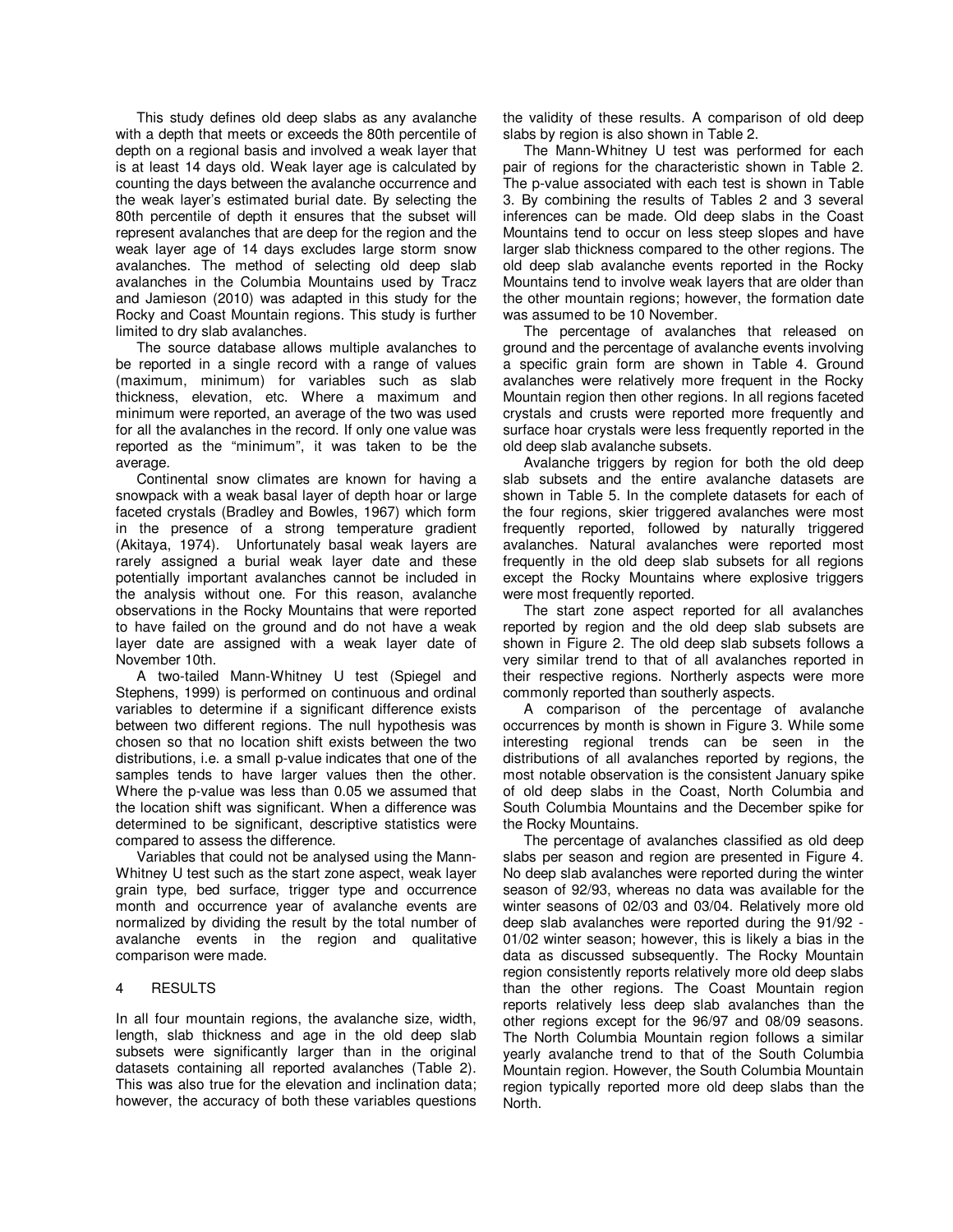Table 2. Descriptive statistics for various avalanche characteristics and the Mann-Whitney U test p-value from a comparison of the regional data and the old deep slab subset. Bold values are significant ( $p < 0.05$ ). Descriptive statistics presented are the number of avalanches N, minimum Min., first quartile Q1, median Med, third Quartile Q3 and maximum Max. for data representing Size: avalanche size, Elev: elevation, Incl: inclination, Width: crown width, Length: distance from crown to toe of debris, Thick: avalanche crown height measured vertically and Age: days from weak layer burial date to the avalanche occurrence. Regions presented are C: Coast Mountains, NC: North Columbia Mountains, SC: South Columbia Mountains, R: Rocky Mountains.

|              | Reg.         | All reported |      |              |                |       |                | Old deep slab |                  |                |      |       |                | Mann<br>Whitney |
|--------------|--------------|--------------|------|--------------|----------------|-------|----------------|---------------|------------------|----------------|------|-------|----------------|-----------------|
|              |              | ${\sf N}$    | Min  | $Q_1$        | Med            | $Q_3$ | Max            | ${\sf N}$     | Min              | $Q_1$          | Med  | $Q_3$ | Max            | p-value         |
| Size         | C            | 837          | 0.5  | 1.5          | $\overline{2}$ | 2.5   | $\overline{4}$ | 142           | 1.5              | $\overline{c}$ | 2.5  | 3     | $\overline{4}$ | < 0.001         |
|              | <b>NC</b>    | 6919         | 0.5  | $\mathbf{1}$ | 1.5            | 2     | 5              | 876           | $\mathbf{1}$     | $\overline{2}$ | 2.5  | 3     | 5              | < 0.001         |
|              | SC           | 4963         | 0.5  | $\mathbf{1}$ | 1.5            | 2     | $\overline{4}$ | 731           | 0.5              | $\overline{c}$ | 2.5  | 3     | 4              | < 0.001         |
|              | $\mathsf{R}$ | 1428         | 0.5  | 1            | 1.5            | 2     | 4              | 244           | 0.5              | $\overline{c}$ | 2.25 | 2.5   | 4              | < 0.001         |
| Elev         | C            | 720          | 400  | 1500         | 1850           | 2100  | 2700           | 114           | 400              | 1700           | 1800 | 2100  | 2450           | 0.423           |
| (m)          | <b>NC</b>    | 6377         | 600  | 1700         | 1981           | 2200  | 3500           | 844           | 600              | 1850           | 2080 | 2300  | 2850           | < 0.001         |
|              | SC           | 4480         | 600  | 1900         | 2100           | 2282  | 2900           | 687           | 1000             | 1940           | 2150 | 2400  | 2900           | < 0.001         |
|              | $\mathsf{R}$ | 1233         | 1000 | 1875         | 2000           | 2300  | 3000           | 194           | 1300             | 1900           | 2100 | 2400  | 2800           | < 0.001         |
| Incl         | $\mathsf C$  | 718          | 12   | 32.5         | 35             | 39    | 55             | 111           | 12               | 30             | 35   | 37.5  | 45             | 0.002           |
| $\circ$      | <b>NC</b>    | 5749         | 10   | 35           | 35             | 40    | 70             | 751           | 20               | 35             | 38   | 40    | 70             | < 0.001         |
|              | SC           | 4131         | 15   | 35           | 37.5           | 40    | 70             | 596           | 20               | 35             | 40   | 40    | 70             | < 0.001         |
|              | $\mathsf{R}$ | 1215         | 15   | 35           | 37.5           | 40    | 60             | 200           | 20               | 35             | 37.5 | 40    | 60             | 0.079           |
| Width        | $\mathsf C$  | 718          | 5    | 25           | 50             | 105   | 3500           | 129           | 20               | 100            | 150  | 300   | 3500           | < 0.001         |
| (m)          | <b>NC</b>    | 5936         | 5    | 20           | 40             | 100   | 4000           | 789           | 10               | 70             | 100  | 225   | 4000           | < 0.001         |
|              | SC           | 4113         | 5    | 15           | 30             | 60    | 1500           | 624           | $\mathbf 5$      | 40             | 100  | 200   | 1500           | < 0.001         |
|              | $\mathsf R$  | 1203         | 5    | 20           | 40             | 80    | 1500           | 227           | 15               | 50             | 100  | 200   | 1500           | < 0.001         |
| Length       | $\mathsf C$  | 661          | 5    | 42.5         | 100            | 255   | 2500           | 111           | 40               | 225            | 255  | 500   | 2000           | < 0.001         |
| (m)          | <b>NC</b>    | 5598         | 3    | 40           | 87.5           | 250   | 2900           | 781           | 10               | 175            | 300  | 650   | 2900           | < 0.001         |
|              | SC           | 4049         | 2    | 30           | 80             | 185   | 2500           | 608           | $\boldsymbol{2}$ | 100            | 263  | 550   | 2500           | < 0.001         |
|              | $\mathsf R$  | 1136         | 3    | 50           | 150            | 300   | 1700           | 193           | 3                | 200            | 300  | 500   | 1700           | < 0.001         |
| <b>Thick</b> | C            | 863          | 5    | 30           | 50             | 80    | 300            | 143           | 95               | 110            | 125  | 150   | 250            | < 0.001         |
| (cm)         | <b>NC</b>    | 7096         | 5    | 32           | 45             | 65    | 400            | 915           | 75               | 85             | 100  | 130   | 400            | < 0.001         |
|              | SC           | 5054         | 5    | 30           | 40             | 65    | 300            | 761           | 70               | 80             | 100  | 125   | 300            | < 0.001         |
|              | $\mathsf{R}$ | 1463         | 5    | 25           | 40             | 65    | 400            | 270           | 75               | 80             | 100  | 144   | 400            | < 0.001         |
| Age          | C            | 863          | 0    | 4            | 9              | 22    | 119            | 143           | 15               | 20             | 24   | 39    | 119            | < 0.001         |
| (days)       | <b>NC</b>    | 7096         | 0    | 4            | 8              | 15    | 130            | 915           | 14               | 18             | 25   | 37    | 130            | < 0.001         |
|              | SC           | 5054         | 0    | 4            | 8              | 16    | 149            | 761           | 14               | 18             | 24   | 35    | 138            | < 0.001         |
|              | $\sf R$      | 1463         | 0    | 5            | 14             | 35.5  | 148            | 270           | 14               | 30             | 43.5 | 82.5  | 148            | < 0.001         |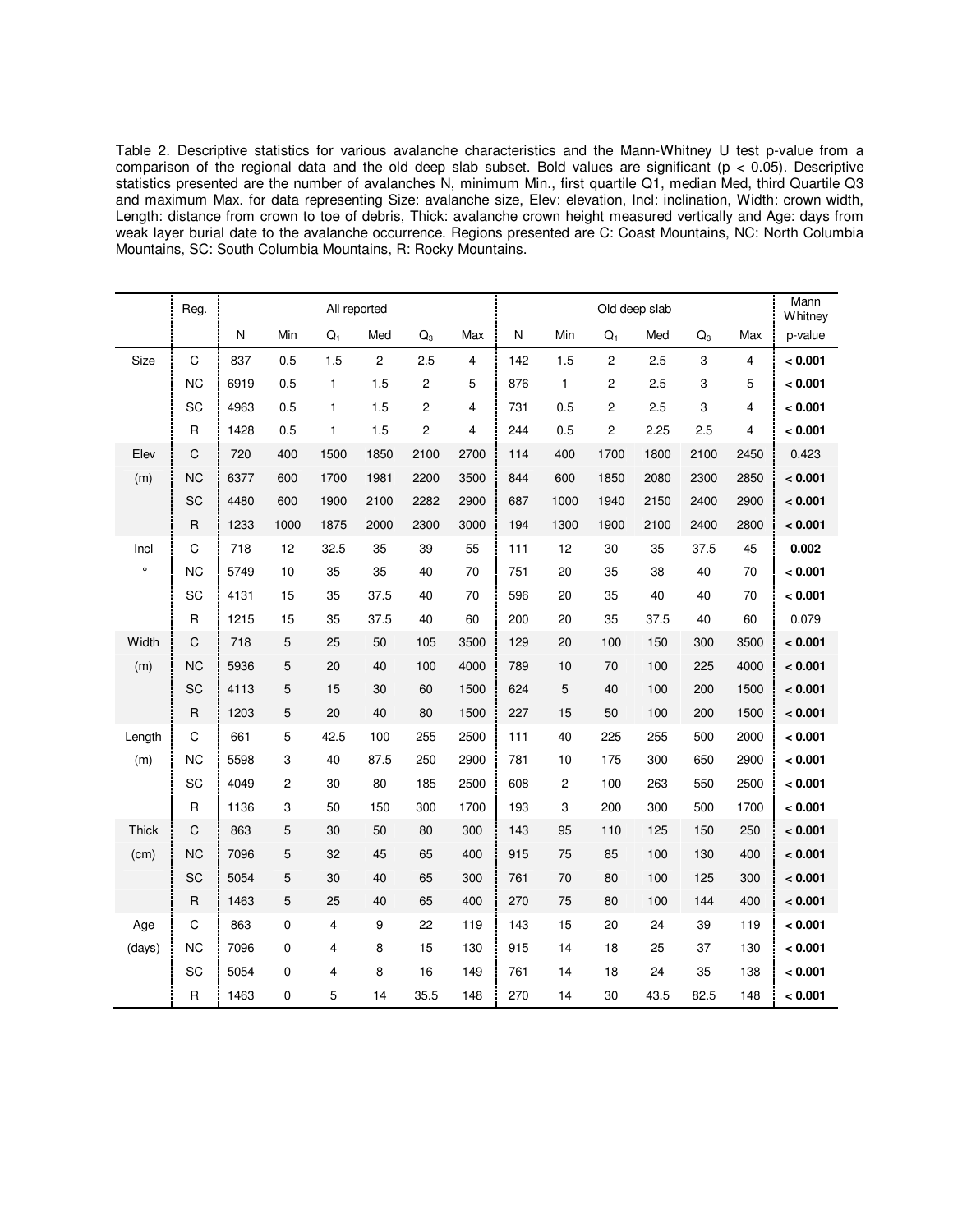Table 3. Regional comparison of old deep slab avalanche characteristics. Shown are the p-values from the Mann-Whitney U test. Bold numbers show significant values ( $p < 0.05$ ). Same abbreviations as in Table 2.

|           | NC.            | <b>SC</b> | $\mathsf{R}$ | NC.                  | <b>SC</b> | $\mathsf{R}$ | ΝC      | <b>SC</b>              | $\mathsf{R}$ | NC.         | <b>SC</b> | $\mathsf{R}$ |
|-----------|----------------|-----------|--------------|----------------------|-----------|--------------|---------|------------------------|--------------|-------------|-----------|--------------|
|           | Avalanche size |           |              | Start zone elevation |           |              |         | Start zone inclination |              | Crown width |           |              |
| C         | 0.494          | 0.035     | 0.002        | < 0.001              | < 0.001   | < 0.001      | < 0.001 | < 0.001                | < 0.001      | < 0.001     | < 0.001   | < 0.001      |
| <b>NC</b> |                | < 0.001   | < 0.001      |                      | < 0.001   | < 0.001      |         | 0.290                  | 0.922        |             | < 0.001   | 0.016        |
| SC        |                |           | 0.209        |                      |           | 0.412        |         |                        | 0.226        |             |           | 0.248        |
|           | Length         |           |              | <b>Thick</b>         |           |              | Age     |                        |              |             |           |              |
| C         | 0.312          | 0.078     | 0.601        | < 0.001              | < 0.001   | < 0.001      | 0.697   | 0.281                  | < 0.001      |             |           |              |
| <b>NC</b> |                | < 0.001   | 0.136        |                      | < 0.001   | 0.258        |         | 0.245                  | < 0.001      |             |           |              |
| <b>SC</b> |                |           | 0.047        |                      |           | 0.051        |         |                        | < 0.001      |             |           |              |

Table 4. Bed surface and failure layer grain form for the all reported avalanches and old deep slab subsets, by region (Reg.). The maximum value in each column is written in bold text. All: All Avalanches reported in a region, ODS: old deep slab subset. DF: defragmented precipitation particles. C: Coast Mountains, NC: North Columbia Mountains, SC: South Columbia Mountains, R: Rocky Mountains.

|           |      | Ground     | Crust   |         | Faceted crystals |            | Depth hoar |         | Surface hoar |         | DF   |         |
|-----------|------|------------|---------|---------|------------------|------------|------------|---------|--------------|---------|------|---------|
| Reg.      | All  | <b>ODS</b> | All     | ODS (%) | All              | <b>ODS</b> | All        | ODS (%) | All          | ODS (%) | All  | ODS (%) |
|           | (%)  | (% )       | $(\% )$ |         | (9/0)            | (%)        | (%)        |         | (%)          |         | (%)  |         |
| C         | 0.0  | 0.0        | 34.1    | 26.6    | 32.7             | 64.3       | 0.7        | 0.7     | 35.5         | 11.9    | 7.8  | 0.0     |
| <b>NC</b> | 0.2  | 0.3        | 14.5    | 23.2    | 19.8             | 39.8       | 0.1        | 0.0     | 54.0         | 40.0    | 12.4 | 8.1     |
| SC        | 0.1  | 0.7        | 14.1    | 20.8    | 21.8             | 40.1       | 0.0        | 0.0     | 48.2         | 33.4    | 6.4  | 2.0     |
| R         | 19.3 | 48.1       | 27.5    | 37.0    | 20.3             | 27.4       | 2.4        | 3.0     | 31.5         | 5.2     | 2.2  | 0.4     |

Table 5. Avalanche trigger type by region for all avalanches reported and the old deep slab subset. All: All Avalanches reported in a region, ODS: old deep slab dataset. M: machine, helicopter or vehicle, N: natural or spontaneous, S: skier, X: explosive.

|   |         | Coast        |            | North Columbia |            | South Columbia | Rocky      |         |  |
|---|---------|--------------|------------|----------------|------------|----------------|------------|---------|--|
|   | All (%) | $ODS$ $(\%)$ | All $(\%)$ | ODS (%)        | All $(% )$ | ODS (%)        | All $(% )$ | ODS (%) |  |
| м | 2.1     | 1.8          | 3.6        | 4.4            | 4.3        | 13.0           | 4.3        | 1.2     |  |
| N | 38.8    | 72.3         | 42.1       | 62.2           | 29.0       | 43.3           | 32.0       | 32.7    |  |
| S | 50.0    | 20.5         | 48.6       | 11.9           | 50.6       | 15.8           | 32.6       | 6.9     |  |
| X | 9.1     | 5.4          | 5.7        | 21.5           | 16.1       | 27.9           | 31.0       | 59.3    |  |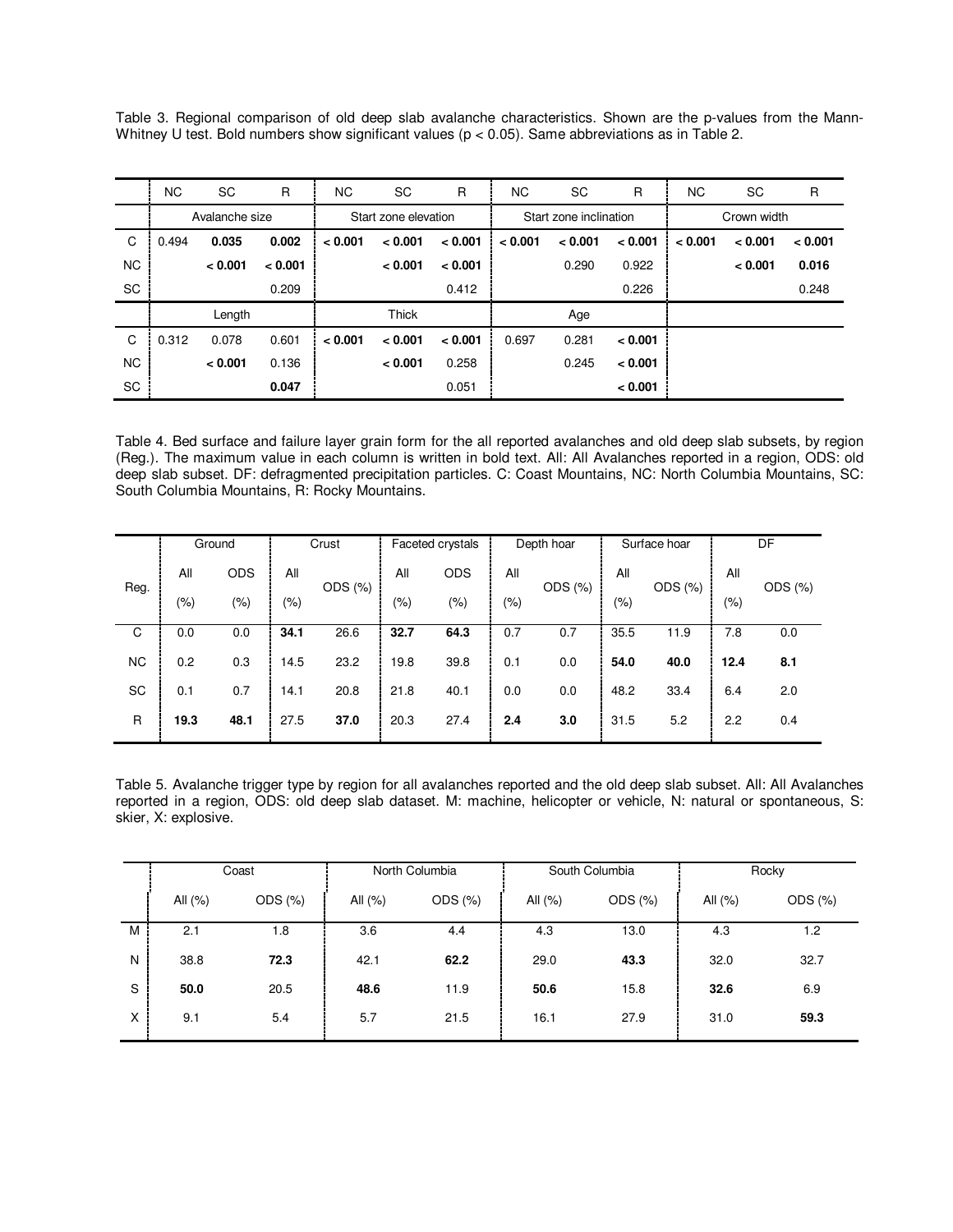

Figure 2. Percentage of avalanche occurrences by the eight cardinal aspects (north, northeast, east, southeast, south, southwest, west, northwest) for all four mountain ranges. Dark grey bars: all avalanches, grey bars: old deep slabs.



Figure 3. Percentage of avalanche occurrences by month for all four mountain ranges. Dark grey bars: all avalanches, grey bars: old deep slabs (ODS)



Figure 4. Percentage of old deep slab avalanches by year. Each bar represents the number of old deep slabs avalanches divided by the total number of avalanches. No data were available for the 02/03 and 03/04 winters.

# 5 DISCUSSION

#### 5.1 Dataset

The InfoEx was intended for sharing observations from the previous day and not for research. Gruber et al. (2004) point out that environmental factors such as poor visibility and large operational tenures prevent many avalanche events from being observed, making the dataset incomplete. Each type of operation has different avalanche concerns based on what is at risk and makes observations accordingly. The operating season for many of the participating operations begin in December or January and runs until March or April. This means

very few operations are reporting to the InfoEx in early and late season. Finally, many of the reported avalanche dimensions reported are estimated from distances ranging from tens of meters to hundreds of meters away. While all these issues are acceptable for the intended purpose of the InfoEx, errors and biases may affect the results presented in this study. The reported weak layer grain form was assumed to be correct because approximate crown depths and frequent field observations reliably indicate which layer most likely released the avalanche.

An artificial weak layer date of November 10th was assigned in the Rocky Mountain region if a ground avalanche was reported without a weak layer date. This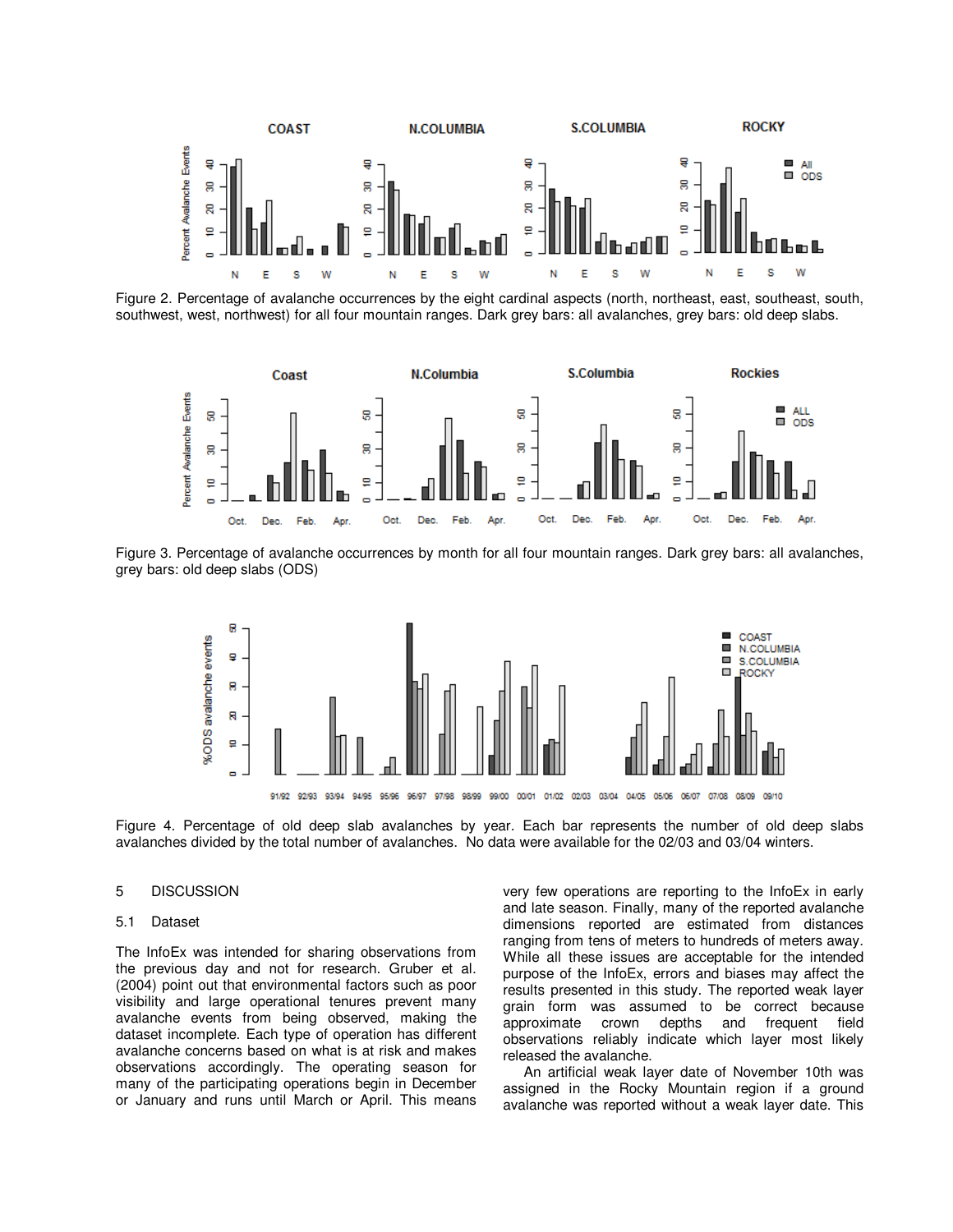was done because a weak layer of well developed facets or depth hoar is known to typically form in the lower snowpack during early winter months in the Rocky Mountains (LaChapelle, 1966: Bradley and Bowles, 1967; Haegeli and McClung, 2007) which has not been documented in the other regions. By using this rule only for the Rocky Mountains it potentially biases the data. A query of the Rocky Mountain data (after this rule was implemented) reveals that 20% of all the avalanche observations were on a November 10th weak layer, whereas 35% of old deep slab observations were on a November 10th weak layer.

#### 5.2 Inter regional comparisons

The characteristics of old deep slab avalanches for each region were found to be significantly larger and more destructive when compared to all other avalanche events in the corresponding region (Table 2). This is in agreement with previous studies by Comey and McColllister (2008) and Tracz and Jamieson (2010). Table 2 indicates significant differences between old deep slab and the all reported avalanches for start zone elevation and inclination; however, the differences in medians are less than the assumed error associated with the estimates of start zone elevation  $(t + 100$  m) and inclination  $(\pm 2^{\circ})$ . Another problem with the reported start zone inclination is an inconsistency in the way it was reported. Old deep slabs tend to propagate wider than other avalanches (Table 2, width) and terrain can vary substantially in the start zone. The wider width of the crown indicates that much of the terrain in the start zone is involved, where more frequent smaller avalanches that do not propagate as far would only involve the steeper areas of the start zone. However, when reporting start zone inclination only the steepest inclination should be reported, which would be the same for both small and large avalanches.

#### 5.3 Average slab thickness

The old deep slab avalanches reported in the Coast Mountain region tend to have thicker slabs  $(p < 0.001)$ when compared to the other regions; specifically the median of the slab thickness was found to be 25 cm larger. The Coast Mountains receive frequent heavy precipitation events (Armstrong and Armstrong, 1987), which will increase the snowpack depth quickly. It is possible that thin weak layers in the upper fifty centimetres become rapidly buried by heavy snowfall and fail near the end of the storm. An analysis of weather events associated with old deep slab avalanche events is beyond the scope of this study.

#### 5.4 Median age of failure layers

The median age of the failure layers of old deep slab avalanches from the Coast, North and South Columbia Mountain regions were found to be 24, 25, and 24 days respectively. The median weak layer age in the Rocky Mountain region was 44 days. The p-value derived from the Mann-Whitney test was found to be less than 0.001

for each region when compared to the Rocky Mountain region. The first quartile of the weak layer age in the Rocky Mountain region is greater than the medians of the other regions and the interquartile range is more the one and a half times larger than the next closest region indicating that the Rocky Mountain region deals with a old deep weak layer that is often present throughout the entire reporting season (November through April).

#### 5.5 Average start zone inclination

Old deep slabs tend to occur on less steeper slopes in the Coastal Mountain region when compared the other regions. The differences in the median reported inclinations is approximately 3°, between the Coastal Mountains and the other regions and was found to be significant ( $p < 0.001$ ). However, the interquartile range is larger for the Coast Mountain old deep slab subset indicating more variability of the data.

#### 5.6 Failure layer grain form and bed surface

For the data set with all avalanches as well as for the old deep slab subset, the Rocky Mountain region showed relatively more ground avalanches than the other regions. Even when all avalanches assigned with a November 10th failure layer date are removed from the Rocky Mountain deep slab subset ground avalanches account for over 38% of the avalanches. All other regions report very few ground avalanches which is likely due to the lack of weak layers of depth hoar near the ground. Haegeli and McClung (2007) found that a crust typically forms in the Coast Mountain region in early to mid winter due to mild temperatures and rain events. These crusts are often associated with avalanche activity and evidence of this can be seen in Table 4. It is however, surprising to see the number of avalanches reported involving crusts in the Rocky Mountains. Johnson (2000) reports an average of 0 mm of rain during winter months (November - March), Mock and Birkeland (2000) report the same for the Rocky Mountains of the United States but do not present data for the month of November. Nevertheless, we suspect that when an early season rain or significant warming event forms a crust in the Rocky Mountain region it is important for subsequent releases of old deep slab avalanches. It can also be noted from Table 4 that all old deep slab avalanche subsets from each region except the Coast Mountain region experience an increased association with crusts when compared to all avalanches from the respective region.

Faceted crystals are associated with 64% of old deep slab avalanches in the Coast Mountains. This is two times more than for all avalanches reported in this specific region. Similar trends are found in the North and South Columbia Mountain. However, this is not experienced in the Rocky Mountains. One explanation for this is that often no weak layer grain type was reported for avalanches in the Rocky Mountain which released on the ground. It is likely that the basal layer grain type was either well developed faceted crystals or depth hoar.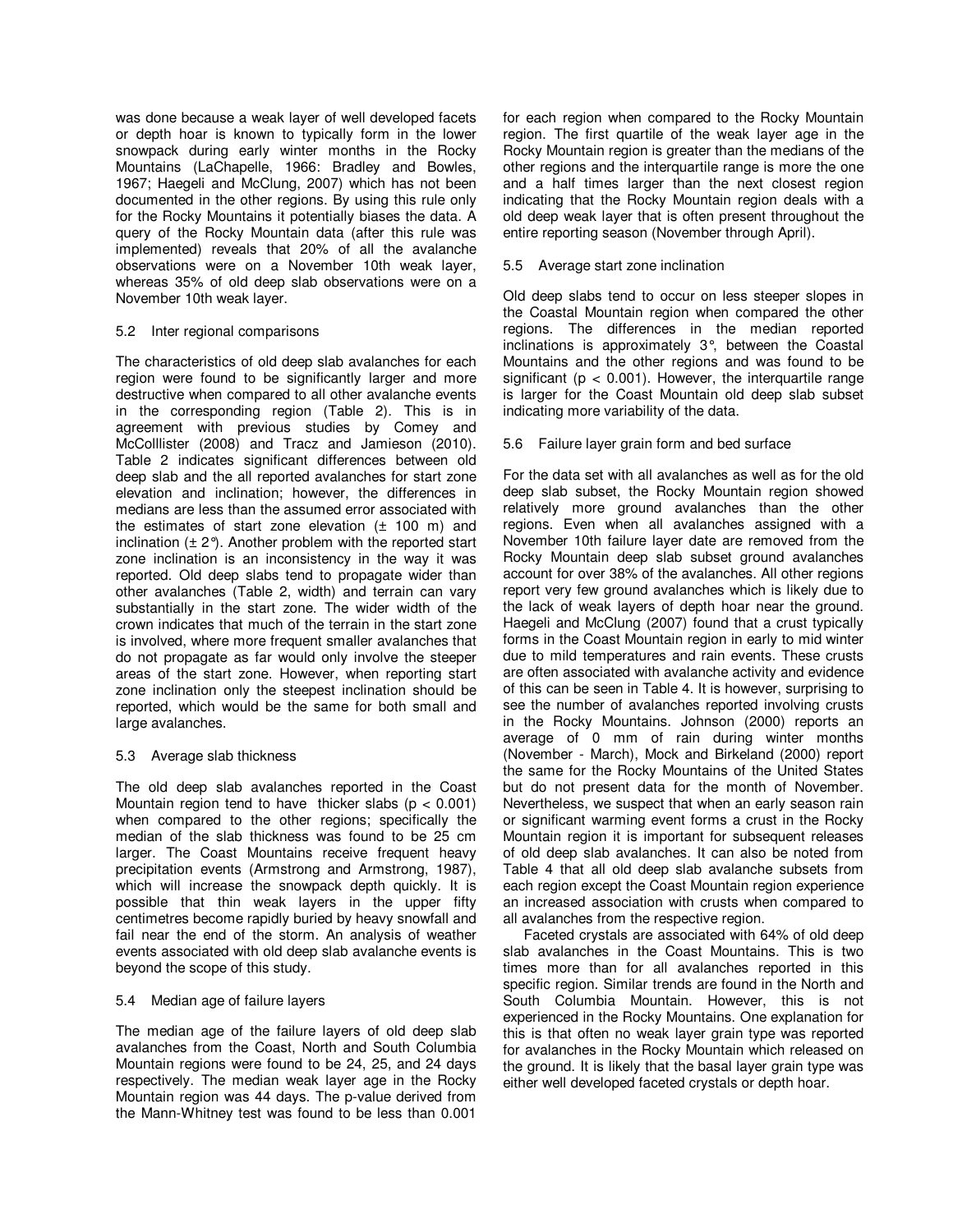Surface hoar crystals are most prevalent in the Columbia Mountains being associated with approximately 50% of the avalanches in each sub region. It is very interesting to note that in each region the percentage of surface hoar avalanches reported in the old deep slab subsets is less than percentages reported in the complete avalanche data. However, in the North and South Columbia Mountain regions surface hoar layers are reported in 40% and 33% of old deep slab avalanches, respectively.

#### 5.7 Initiation

All regions show skier triggering as most frequent for all avalanches reported and natural and explosive triggered avalanches as most frequent for the old deep slab subsets. Only in the Rocky Mountain region do explosive triggered avalanches outnumber natural avalanches in the old deep slab subset. This is most likely because of the relatively shallow average maximum snow depth of 132 cm (Johnson, 2000), consistent annual basal weakness and the high percentage of reporting operation in the Rocky Mountain regions that use explosives to control avalanche hazard. The high percentage of old deep slab avalanches that are naturally occurring in all regions suggests that particular weather events or succession of weather events precede the initiation of old deep slab avalanches. Jamieson et al. (2001) documented a particular weak layer, crust and faceted crystals combination, during the winter season of 1996/97 which produced many old deep slab avalanches in the North and South Columbia Mountains (see Figure 4). They found that snowfall accumulation over several days and changes in air temperature over 4-5 days were significantly correlated with avalanche activity. A broader study looking at the effects of weather may prove insightful for the prediction of old deep slab avalanches on a regional basis.

#### 5.8 Start Zone Aspect

In each region old deep slab avalanches follow similar trends compared to all avalanches reported. North and east aspects are more common than south and west aspects in each region. Each region shows a modest increase in the percentage of old deep slab avalanches reported on east aspects. This is likely due to the prevailing wind in the area as well as reduced direct solar radiation on north and east-facing slopes. It is possible that during certain winters, special circumstances could have caused a week layer to form on south or westfacing slopes which produced many old deep slab avalanches during that particular winter.

#### 5.9 Timing of old deep slabs

Old deep slab avalanches tend to occur most often in January for all regions except the Rocky Mountains where activity peaks in December. This is a distinct change from the trends shown by data representing all avalanche activity. Haegeli and McClung (2007) found that each of the four regions will usually develop an early

season weakness of faceted crystals that will produce avalanche activity. This January and December spike may be a result of an early season weakness reaching its critical load and failing. Once the peak has passed the weak layer may gain strength due to densification and pressure sintering caused by the increased load (Brown et al., 2001). Johnson (2000) found that average monthly snowfall rates peak in December for the Rocky Mountains and January for the Columbia Mountains coinciding with the respective peaks in old deep slab activity.

Old deep slab avalanche activity separated by year and region is shown in Figure 4. It appears that more old deep slabs occurred before the 01/02 winter season. However, it is likely that reporting habits changed and more thorough reporting of smaller and more common events started in 2004. One season stands out more than the others in terms of avalanche activity, the 96/97 winter season. Jamieson et al. (2001) already identified this season as significant in terms of deep slab avalanche activity and documented the weather events that led to the formation of a very persistent weak layer. They suggested that this pattern recognition in the early months of the winter season could aid in forecasting for deep slab avalanches. Figure 4 shows that there are seasons where one or more regions have a higher percentage of old deep slab avalanches than other regions and that the Rocky Mountains constantly show more regional old deep slab avalanche activity when compared to the other regions. The increased old deep slab avalanche activity of the Rocky Mountains may be attributed to the basal weakness that is present most winters.

#### 6 CONCLUSIONS AND OUTLOOK

By reviewing over twenty thousand avalanches from the InfoEx database, we found that many of the characteristics for old deep slab avalanches are similar for all four regions. They tend to propagate wider, run further down slope and are more destructive based on the CAA avalanche size classification. These characteristics alone make them a major hazard. Furthermore, deep slab avalanches tend to be more often naturally triggered with crusts as the bed surface and faceted crystals as the failure layer when compared to all other avalanches reported in a region. The aspects on which old deep slab avalanches occur are similar to trends seen for all avalanches in a particular region. These findings have not been verified on a seasonal basis and particular winters may show different trends.

Old deep slab avalanches tended to occur most often during the early season, January in the Coast, North and South Columbia Mountain ranges and December in the Rocky Mountain range. It is believed that this is the result of an early season weak layer, often involving faceted crystals, reaching a critical load and failing naturally. Further studies that investigate weather patterns and avalanche occurrences for years with many old deep slabs contrasted with years with few old-deep slabs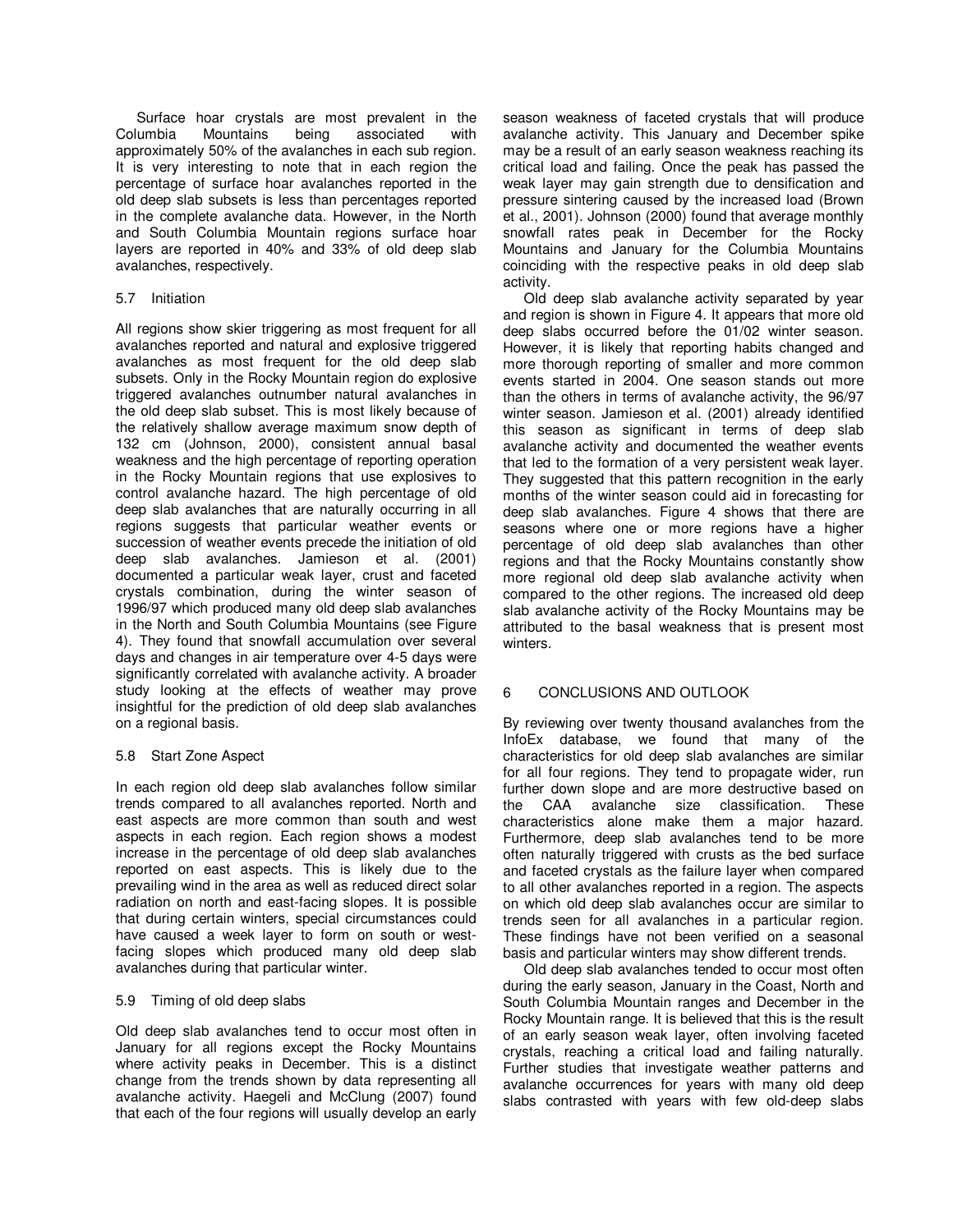might provide early recognition of potential hazardous avalanche conditions and critical loading patterns which lead to naturally occurring of old deep slab avalanches.

The Rocky Mountain region is unique in that it had a higher tendency for ground avalanches during the reporting months of November to April. There was also a large number of old deep slab avalanches reported in this region involving a crust. Previous studies suggest rainfall events are rare during the early season of the Rocky Mountains but that such events are important for formation of old deep slabs in this region. A more thorough analysis of the early season weather is required.

# ACKNOWLEDGEMENTS

For compiling the 1991–2002 InfoEx data into table format we would like to acknowledge Pascal Haegeli and Urs Gruber. For the opportunity to work with this unique and valuable dataset we are grateful to Kristin Anthony-Malone, Yves Richard and the Canadian Avalanche Association. Thanks also to the participating InfoEx subscribers for allowing us to work with this unique data set. Many thanks to Dave Gauthier, past and present members of the ASARC research group for discussions and support while compiling and analysing the data presented in this paper. Our thanks to Mike Wiegele Helicopter Skiing, Bruce McMahon, Jeff Goodrich and the Avalanche Control Section of Glacier National Park, Phil Hein and Jim Bay of AvaTerra Services Inc., James Blench and the ski guiding community for providing a stimulating environment to learn and perform for research.

For support we are grateful to the Helicat Canada Association, the Canadian Avalanche Association, Mike Wiegele Helicopter Skiing, Canada West Ski Area Association, the Natural Sciences and Engineering Research Council of Canada, Parks Canada, the Association of Canadian Mountain Guides, the Backcountry Lodges of British Columbia Association, the Canadian Ski Guide Association, and Teck Mining Company. We are also grateful to Backcountry Access for providing personal safety equipment for field research.

#### **REFERENCES**

- Akitaya E., 1973. Study on depth hoar. U.S. Army Cold Regions Research and Engineering Laboratory. Hanover, NH, CRREL Report 1974-03-30.
- Armstrong, R. and Armstrong, B.R., 1987. Snow and avalanche climates of the western United States: A comparison of maritime, intermountain and continental conditions. Avalanche Formation, Movement and Effects. Proceedings of the Davos Symposium, September 1986. IAHS Publication. No. 162, 1987.
- Bier, V., Ferson, S., Haimes, Y., Lambert, J. and Small, M., 2004. Risk of extreme and rare events, in McDaniels, T. And Small, M. (eds), Risk Analysis and Society. Cambridge, Cambridge University Press, pp. 74-102.
- Bradley, C.C. and Bowles, D., 1967. Strength–load ratio, an index of deep slab avalanche conditions, In Oura, H. (eds), Physics of Snow and Ice 1(2). Institute of Low Temperature Science, Hokkaido University, Japan, pp. 1243–1253.
- Brown, R.L., Satyawali, P.K., Lehning, M., Bartelt, P., 2001. Modeling the changes in microstructure of snow during metamorphism. Cold Reg. Sci. and Technol., 33 (2–3), pp. 91–101.
- Canadian Avalanche Association (CAA), 2007. Observation Guidelines and Recording Standards for Weather, Snowpack and Avalanches. Canadian Avalanche Association, Revelstoke, BC, Canada.
- Comey, B. and McCollister, C., 2008. Deep slab instability characterising the phenomena – part 1. In: Campbell, C., Conger, S. and Haegeli, P. (eds), Proceedings ISSW 2008. International Snow Science Workshop, Whistler British Columbia, Canada, September 21–27, 2008, pp. 315–321.
- Gruber, U., Haegeli, P., McClung, D. and Manners, D., 2004. Large-scale snow instability patterns in Western Canada, First analysis of the CAA-InfoEx database 1991-2002, Ann. Glaciol., 38, pp.15-20.
- Haegeli, P. and McClung, D., 2007. Expanding the snow–climate classification with avalanche-relevant information, initial description of avalanche winter regimes for southwestern Canada. Ann. Glaciol., 35(181), pp. 266-276.
- Intergovernmental Panel on Climate Change (IPCC), 2007. Glossary of Terms used in the IPCC Fourth Assessment Report, Intergovernmental Panel on Climate Change. Available from, www.ipcc.ch. Accessed Jul. 10, 2010.
- Jamieson, B., Geldsetzer, T. and Stethem, C., 2001. Forecasting for deep slab avalanches, Cold Reg. Sci. Technol., 33, pp. 275–290.
- Johnson, G.T., 2000. Observations of Faceted Crystals in Alpine Snowpacks. MSc Thesis. Dept. of Civil Engineering. University of Calgary, Calgary, Canada.
- Klassen, K., Atkins, R., and Haegeli, P., 2010. Decision Making in Avalanche Terrain. Canadian Avalanche Centre, Revelstoke, BC.
- LaChapelle, E.R., 1966. Avalanche forecasting a modern synthesis. Publication 69, International Assoc. of Hydrological Sciences, Gentbrugge, Belgium, pp. 350-356.
- Mock, C.J., and Birkeland, K.W., 2000. Snow Avalanche Climatology of the Western United States Mountain Ranges. Bulletin of the American Meteorological Society 81, pp. 2367-2392
- Savage, S., 2006. Deep slab hazard forecasting and mitigation, the south face at big sky ski area. In: J.A. Gleason (ed), Proceedings ISSW 2006. International Snow Science Workshop, Telluride CO, U.S.A., October 1-6, 2006, pp. 483–490.